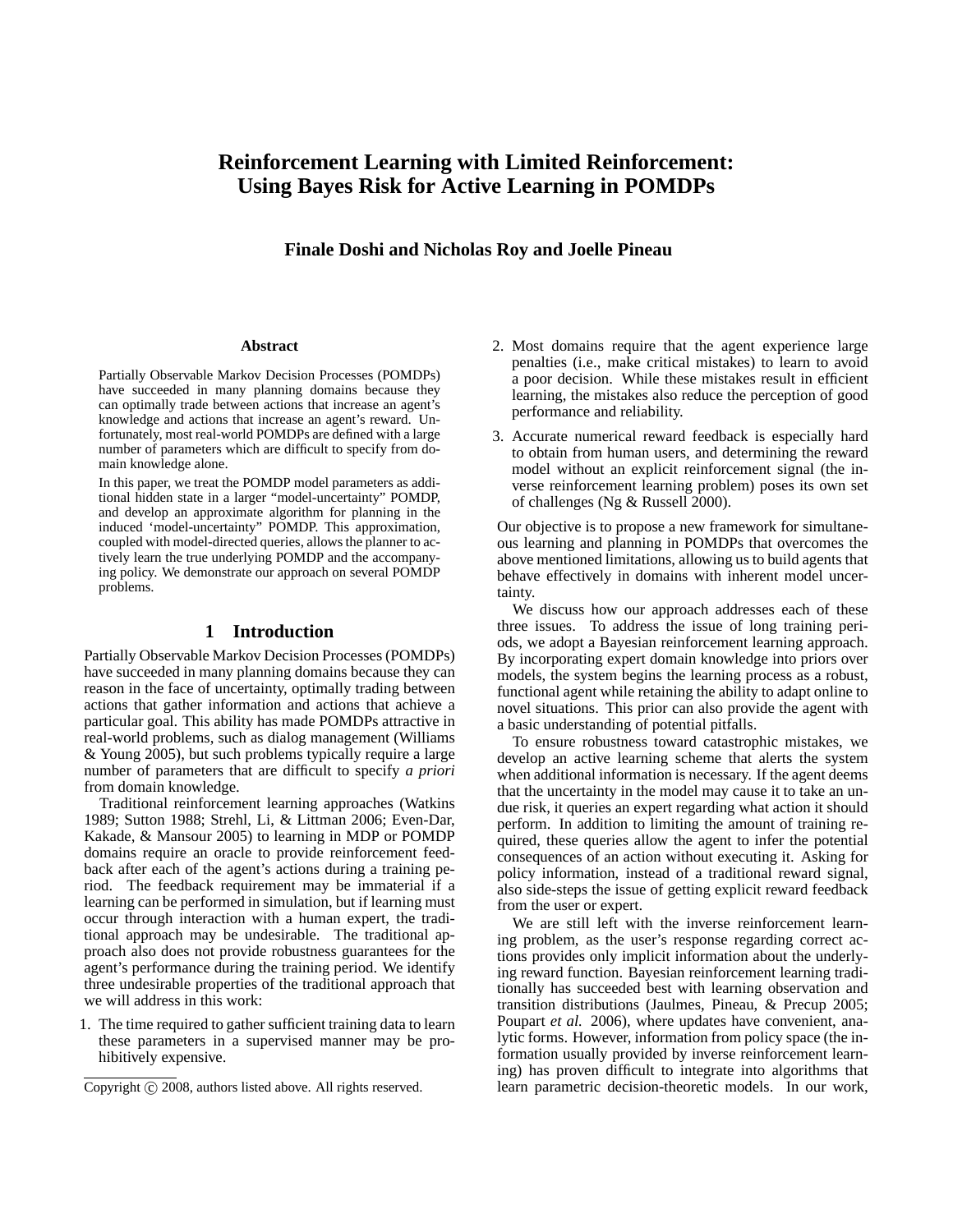we instead use a non-parametric approach to model distributions over possible POMDPs; coupled with a simple actionselection strategy, we show that our approach works well on several standard problems.

Our method retains the decision-theoretic properties of other (PO)MDP learning approaches (Jaulmes, Pineau, & Precup 2005; Poupart *et al.* 2006) and expresses model-uncertainty as additional hidden state in a larger, continuously-valued POMDP. Within this framework, we describe two important practical contributions. First, we propose an approximation algorithm based on minimizing the immediate Bayes risk for choosing actions in a POMDP with uncertain transition and observation probabilities and uncertain rewards. The Bayes risk objective function avoids the computational intractability of solving large, continuously-valued POMDPs; we show that this approximation performs well in a variety of problems. Second, to efficiently gather information about the model without assuming state observability, we introduce the notion of *metaqueries*. By allowing the agent to request information, the meta-queries enable the agent to behave robustly in the face of model uncertainty. The meta-queries accelerate learning and help the agent to infer the consequences of a potential pitfall without experiencing its negative effects. The metaqueries are a powerful way of gaining information, but also make strong assumptions about the environment (namely that the queries will be answered). Fortuantely, there are a number of decision-making problems where this is a reasonnable assumption, in particular in the area of collaborative human-machine tasks (e.g. automated dialogue systems, shared robot control scenarios, etc.)

The remainder of the paper is structured as follows. Sections 2 and 3 provide an overview of the POMDP and our approach for representing uncertainty in the POMDP parameters as a larger model-uncertainty POMDP. In Section 4, we describe our approximation to the policy in this larger model-uncertainty POMDP. We also present lower bounds on the quality of our approximation, although we note that these bounds are not tight and in practice our algorithm far out-performs the bounds we provide. Section 5 contains the results of our approach on several standard POMDP problems. We conclude with a discussion of our approach in the context of prior work in Section 6.

### **2 The POMDP Model**

Formally, a POMDP consists of the n-tuple  ${S, A, O, T, \Omega, R, \gamma}$ . S, A, and O are sets of states, actions, and observations. The transition function  $T(s'|s, a)$ is a distribution over the states to which the agent may transition after taking action  $a$  from state  $s$ . The observation function  $\Omega(o|s, a)$  is a distribution over observations o that may be seen in state  $s$  after taking action  $a$ . The reward function  $R(s, a)$  specifies the agent's immediate reward for each state-action pair. The discount factor  $\gamma \in [0, 1)$  relates the importance of current and future rewards.

In the POMDP model, the agent must choose actions based on past observations; the true state is hidden. The belief, a probability distribution over states, is a sufficient statistic for a history of actions and observations. The belief at time  $t + 1$  can be computed recursively from the previous belief,  $b_t$ , and most recent action a and observation o, by applying Bayes rule:

$$
b_{t+1}^{a,o}(s) = \frac{\Omega(o|s',a) \sum_{s \in S} T(s'|s,a)b_t(s)}{\sum_{\sigma \in S} \Omega(o|\sigma,a) \sum_{s \in S} T(\sigma|s,a)b_t(s)} \tag{1}
$$

The solution to a POMDP is a policy that maps beliefs to actions. If the goal is to maximize the expected discounted reward, then the optimal policy is given by:

$$
V_t(b) = \max_{a \in A} Q_t(b, a), \tag{2}
$$

$$
Q_t(b, a) = R(b, a) + \gamma \sum_{o \in O} \Omega(o|b, a) V_t(b^{a, o}), \quad (3)
$$

where the value function  $V(b)$  is the expected discounted reward that an agent will receive if its current belief is b and  $Q(b, a)$  is the value of taking action a in belief b. The exact solution to equation 3 is PSPACE-hard, so we use a pointbased approximation (Pineau, Gordon, & Thrun 2003).

## **3 Modeling POMDP Uncertainty**

We assume that the sets  $S$ ,  $A$ , and  $O$  are fixed. The POMDP learning problem is to determine the parameters in  $T$ ,  $\Omega$ , and R that describe the dynamics and objective of the problem domain. A Bayesian approach is attractive in many realworld settings because we may have strong notions regarding certain parameters, but the value of those parameters may be difficult to specify exactly. We place a prior over the model parameters to express our domain knowledge, and improve upon this prior with experience.

Since the state, action, and observation sets are discrete, T and  $\Omega$  are collections of multinomial distributions. As conjugates to the multinomial distribution, Dirichlet distributions are a natural choice of prior for T and  $\Omega$ . We use a uniform prior over expert-specified ranges for the reward function R. Together these priors specify a distribution over possible POMDP models. To build a POMDP that incorporates the model parameters into the hidden state, we consider the joint state space  $S' = S \times M$ , where M is the space of models as described by all valid values for the model parameters. The new state space is continuous and high dimensional, but the transition model for  $M$  is simple (assuming the true model is static).

The formulation above makes the agent aware of the uncertainty in the model parameters but does not give it actions to explicitly reduce model uncertainty. To allow for active learning, we augment the action space A of our original POMDP with a set of meta-queries  $\{q_m\}$ . The meta-queries attempt to confirm the action  $a \in A$  that the system thinks is most appropriate. For example, the agent might ask:

"I think you {may, probably, definitely} want me to do action  $a_i$ . Should I do  $a_i$ ?"

The adverb gives the user a qualitative sense of the agent's uncertainty. If the user answers to the negative, the agent follows up with further questions:

"In that case, I think I should take action  $\{a_i\}$  instead. Is that correct?"

until it receives an affirmative response (the observation space should be augmented with yes/no keywords if not al-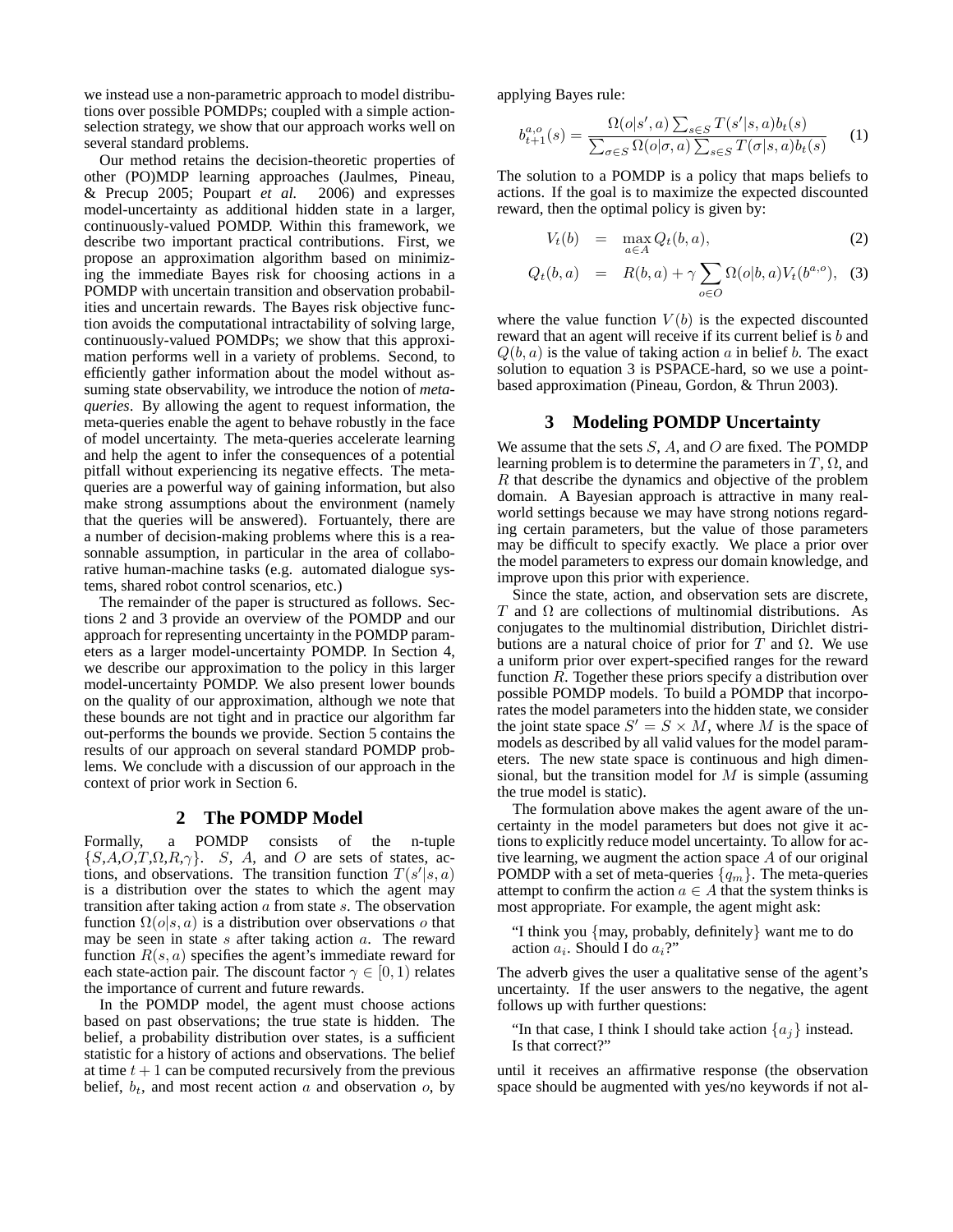#### **Table 1**: POMDP active learning approach. ACTIVE LEARNING WITH BAYES RISK

- Sample POMDPs from a prior distribution over POMDPs (Section 4.2).
- Interact with the environment:
	- **–** Use the POMDP samples to compute the action with minimal Bayes risk (Section 4.1).
	- **–** If the risk is larger than a given ξ, perform a metaquery (Section 4.1).
	- **–** Update each POMDP sample's belief based on the observation received (Section 4.2).
- Periodically resample from an updated prior over POMDPs (Section 4.2).

Performance and termination bounds are in Sections 4.3 and 4.4.

ready present).<sup>1</sup> We treat the cost  $\xi$  of querying the user to be a fixed parameter of the problem.

Meta-queries may be applied to any situation where an expert is available to guide an uncertain agent. Unlike the oracle of Jaulmes, Pineau, & Precup (2005), the meta-queries ask for policy information, not state information. This aspect is important in applications where optimization procedures make the state-space unintuitive to the user, e. g. (Williams & Young 2005). Policy-related questions may be more amenable to deployment in such applications because humans find it natural to give advice.

## **4 Solution Techniques**

Table 1 describes our overall approach to solve and apply the model-uncertainty POMDP. The approach requires two parts. First, given a history of actions and observations, we must describe how to select the next action. Second, we must describe how to perform a belief update in the joint state-model space  $S'$ , that is, how to update our distribution over model parameters given additional interactions with the environment. In our continuous-valued POMDP, both steps are computationally intractable via standard POMDP solution techniques. We present approximations and bounds for each of these steps. Section 5 contains an empirical evaluation of our approach.

#### **4.1 Bayes-Risk Action Selection**

To select actions, we follow the active learning framework for classification (Cohn, Ghahramani, & Jordan 1996). Let the loss  $L(a, a^*)$  of taking action a in model m be  $Q(b, a)$  –  $Q(b, a^*)$ , where  $a^*$  is the optimal action according to model m. Given a belief  $p_M(m)$  over models, the expected loss  $E_M[L]$  is exactly the Bayes risk:

$$
BR(a) = \int_M (Q(b_m, a) - Q(b_m, a_m^*)) p_M(m), \quad (4)
$$

where  $M$  is the space of models,  $b_m$  is the current belief according to model  $m$ , and  $a_m^*$  is the optimal action for the current belief  $b_m$  according to model m. Let  $a' =$  $\arg \max_{a \in A} BR(a)$  be the action with the least risk. If our

agent is a passive learner using Bayes risk action selection, it will simply perform  $a'$ .

The pitfall of always performing the least-risky action  $a'$ is that the risk  $BR(a')$  may still be quite large, and thus even the best action may incur significant losses. We would like our agent to be sensitive to absolute magnitude of the risks that it takes. Unlike a passive learner, our active learner will perform a meta-query if  $BR(a')$  is less than  $-\xi$ , that is, if the least expected loss is still more than a certain threshold. The series of meta-queries will lead us to choose the correct action and thus accrue no risk.

Intuitively, the Bayes risk criterion selects the currently least risky action, hoping that the uncertainty over models will be resolved at the next time step. Indeed, we can rearrange equation 4 to get:

$$
BR(a) = \int_M Q(b_m, a) p_M(m) - \int_M Q(b_m, a_m^*) p_M(m). \tag{5}
$$

Since the second term is independent of the choice of action; to maximize  $BR(a)$ , one may simply maximize the first term:

$$
V_{BR} = \max \int_M Q(b_m, a) p_M(m). \tag{6}
$$

If we consider the distribution  $p<sub>M</sub>$  to be a belief over models, the Bayes risk criterion is similar to the  $Q_{MDP}$  heuristic (Littman, Cassandra, & Kaelbling 1995), which uses the approximation  $V(b) = \max \sum_{s} Q(s, a)b(s)$  to plan in known POMDPs. In our case, the belief over states  $b(s)$  is replaced by a belief over models  $p_M(m)$  and the action-value function over states  $Q(s, a)$  is replaced by an action-value function over beliefs  $Q(b_m, a)$ . Recall that the  $Q_{MDP}$  approximation is derived by assuming that the uncertainty over states will be resolved after the next time step. Our Bayesrisk criterion may be viewed as similarly assuming that the next action will resolve the agent's uncertainty over models.

Although similar, the Bayes risk action selection criterion does differ from  $Q_{MDP}$  in two important ways. First, our actions come from POMDP solutions and thus do fully consider the uncertainty in the POMDP state. Unlike  $Q_{MDP}$ , we do not act on the assumption that our state uncertainty will be resolved after taking the next action; our approximation supposes that only the model uncertainty will be resolved. In many practical applications, the model stochasticity is an important factor, and our approach will take actions to reduce state uncertainty. This observation is true regardless of whether the agent is passive (does not ask metaqueries) or active.

In the active learning setting, the second difference is the meta-query. Without the meta-query, while the agent may take actions to resolve state uncertainty, it will never take actions to reduce model uncertainty (since it believes that the model uncertainty will soon disappear). However, the metaquery ensures that the agent rarely (with probability  $\delta$ ) takes a less than  $\xi$ -optimal action in expectation. These actions both make the learning process robust from the start and provide the agent with information to resolve uncertainty in the model.

**Approximation and bounds:** Since the integral in equation 4 is computationally intractable, we approximate it with

<sup>&</sup>lt;sup>1</sup>In our tests, we used an abbreviated form of the meta-queries for simulation speed.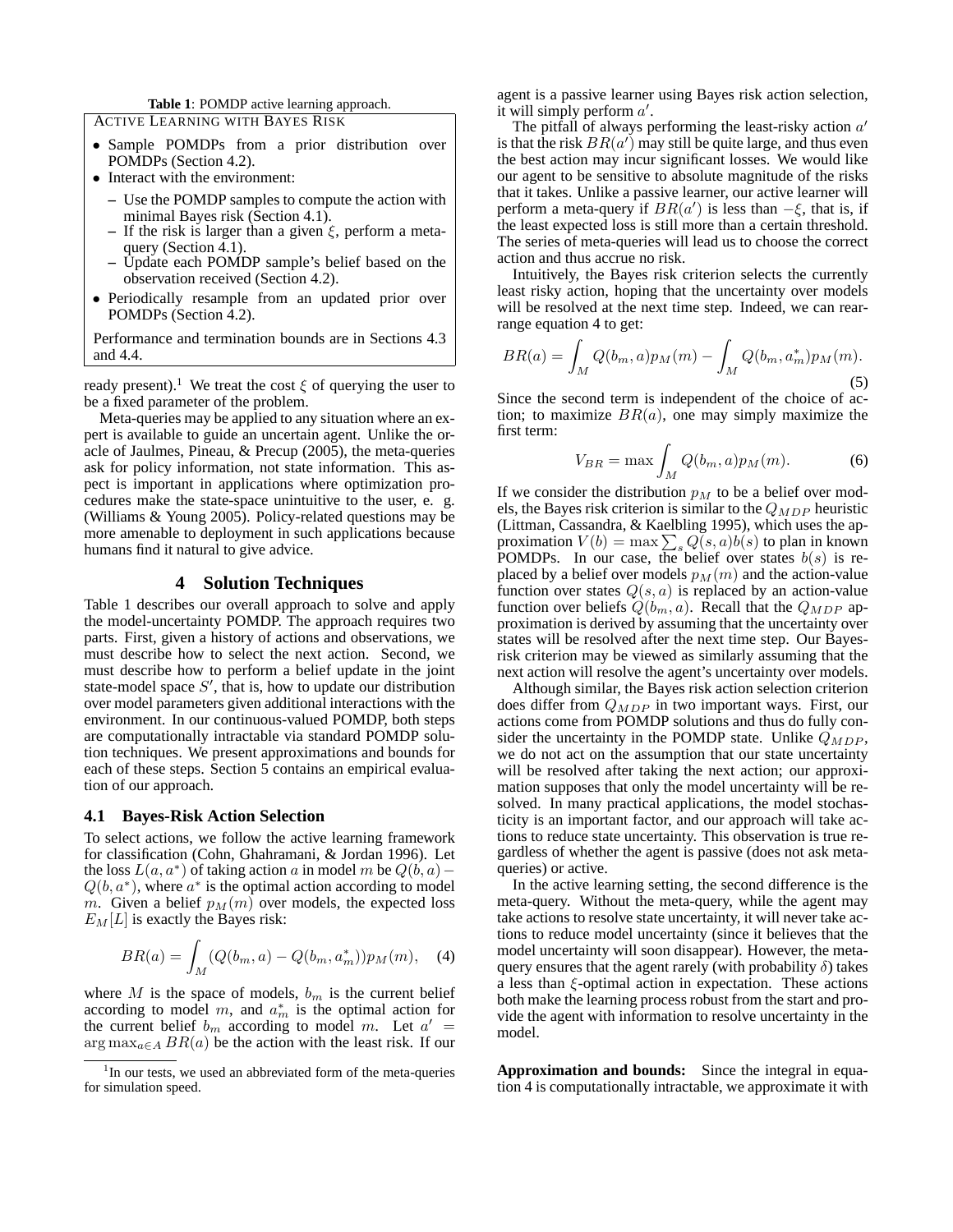a sum over a sample of POMDPs from the space of models:

$$
BR(a) \approx \sum_{i} (Q(b_i, a) - Q(b_i, a_i^*)) p_M(m_i) \tag{7}
$$

There are two main sources of approximation that can lead to error in our computation of the Bayes risk; fortunately we can bound the error induced by each.

• Error due to the Monte Carlo approximation of the integral in equation 4: Note that the maximum value of the  $Q(b_i, a) - Q(b_i, a_i^*)$  is trivially upper bounded by  $R_{\text{max}}-\text{min}(R_{\text{min}},\xi)$  $\frac{\min(K_{\min}, \xi)}{1-\gamma}$  and lower bounded by zero. Thus, a standard application of the Hoeffding bound states that a sampling error  $\epsilon_s$  with confidence  $\delta$  will require

$$
n_m = \frac{(R_{\text{max}} - \min(R_{\text{min}}, \xi))^2}{2(1 - \gamma)^2 \epsilon_s^2} \log \frac{1}{\delta}
$$
 (8)

samples.<sup>2</sup>

• Error due to the point-based approximation of  $Q(b_i, a)$ : The difference  $Q(b_i, a) - Q(b_i, a_i^*)$  may have an error of up to  $\epsilon_{PB} = \frac{2(R_{\text{max}}-R_{\text{min}})\delta_B}{(1-\gamma)^2}$ , where  $\delta_B$  is the sampling density of the belief points. This result is directly from the error bound in (Pineau, Gordon, & Thrun 2003).

Combining these bounds, to obtain confidence  $\delta$  when calculating if the Bayes risk is greater than  $-\xi$ , we can set  $\epsilon_s = \xi - \epsilon_{PB}$ , and compute the appropriate number of samples  $n$  from equation 8. We note however that the Hoeffding bounds used to derive this approximation are quite loose; in practice we found that we could often achieve good performance with a set of 15 samples, whereas equation 8 suggests over 800 samples were necessary to achieve that same level of performance.

#### **4.2 Updating the Model Distribution**

As described in Section 4.1, we must sample POMDPs from our belief over models to compute the Bayes risk of a particular action. Initially, we have some prior distribution over the model that we can use to sample POMDPs. However, as the agent gains information through interactions with the environment and meta-queries, this distribution should be updated (and the corresponding sample set should change) to reflect our posterior belief over models. While this update can theoretically be performed at any time, we will see that, for episodic tasks, it will make most sense to resample POMDPs at the end of each trial. The posterior must be updated as a result of two sources of information interactions and meta-queries. While specific interactions (action-observation sequences) allow us to maintain the posterior in closed form, we will also see that the introduction of meta-queries prevents us from representing the posterior in closed form.

The first source of information is a history  $h$  of actionobservation pairs since the last resampling. To use this information, we will also require the beliefs of the sampled POMDPs at the time of the last resampling. In episodic tasks, keeping track of the initial belief is especially simple, since all sampled POMDPs begin with some task-specific starting belief at the start of each episode. In non-episodic tasks, we may need to store a longer history of actions and observations in order to reconstruct the belief of each POMDP at the time of the last resampling. We will formulate a closed-form update to the posterior given a history  $h$ , so aside from the initial belief question, we only need to store action-observation sequences until each resampling.

The second source of information is a record  $Q =$  $\{(q, r, h')\}$  of *all* the meta-queries it has asked. Here, q is the query,  $r$  is the response, and  $h'$  is the history of actions and observations from the start of the episode containing the query to when the query was asked. Unlike in the case of storing histories, we must keep record of all the metaqueries, not just the most recent, because we do not have a closed-form update to the posterior over models that incorporates query information. As before, we note that if all episodes start in the same belief, then we can use  $h'$  to "play forward" from some starting belief to the point at which the query was asked. If the episodes start out in different beliefs, then the record set Q must also contain the starting belief for the episode in which the query was asked so we can "play forward" to the point of the query in a similar manner.

Given h and Q, the posterior  $p_{M|h,Q}$  over models is:

$$
p_{M|h,Q}(m|h,Q) = \eta p(Q|m)p(h|m)p_M(m), \qquad (9)
$$

where  $Q$  and  $h$  are conditionally independent given  $m$  because they are both computed from the model parameters. If  $p_M$  is a Dirichlet distribution, then  $\eta' p(h|m) p_M(m)$  is also a Dirichlet distribution since the likelihood  $p(h|m)$  is a product of multinomials. The second likelihood  $p(Q|m)$ truncates the Dirichlet distribution and prevents us from having a closed-form expression for  $p_{M|h,Q}$ . To sample from  $p_{M|h,Q}$ , we use the updated Dirichlet distribution—which incorporates information from the most recent history  $h$ —as our proposal distribution, and then use rejection sampling to discard samples that are inconsistent with our set of queries and responses Q. In this way, we are able to draw samples from the posterior over models.

**Action-Observation Histories: Dirichlet Update.** Recall that we have placed Dirichlet priors over the observation and transition parameters. These priors may be interpreted as counts; for example, the Dirichlet parameter for the observation probability  $\Omega(o|s, a)$  corresponds to the number of times we have seen observation  $o$  after performing action  $a$ in state s. Updating the prior simply involves adding counts to the Dirichlet parameters corresponding to the transitions  $(s', s, a)$  and observations  $(o, s, a)$  the agent has experienced during an episode.

Unfortunately, this simple update requires knowing the underlying state for each step in the episode, and our agent only has access to history of actions and observations. We therefore update our parameters using an online extension of the standard EM algorithm. In the E-step, we estimate the distribution over the underlying state for each time step during an episode. In the M-step, we use our distribution over the underlying states to update counts on our Dirichlet prior. The difference between the online EM algorithm and

<sup>&</sup>lt;sup>2</sup>An error of  $\epsilon$  with confidence  $\delta$  means that the probability that the difference between the estimated and true value is greater than  $\epsilon$  is less than  $\delta$ . Small values of  $\delta$  imply that our bound on the error is more likely to hold.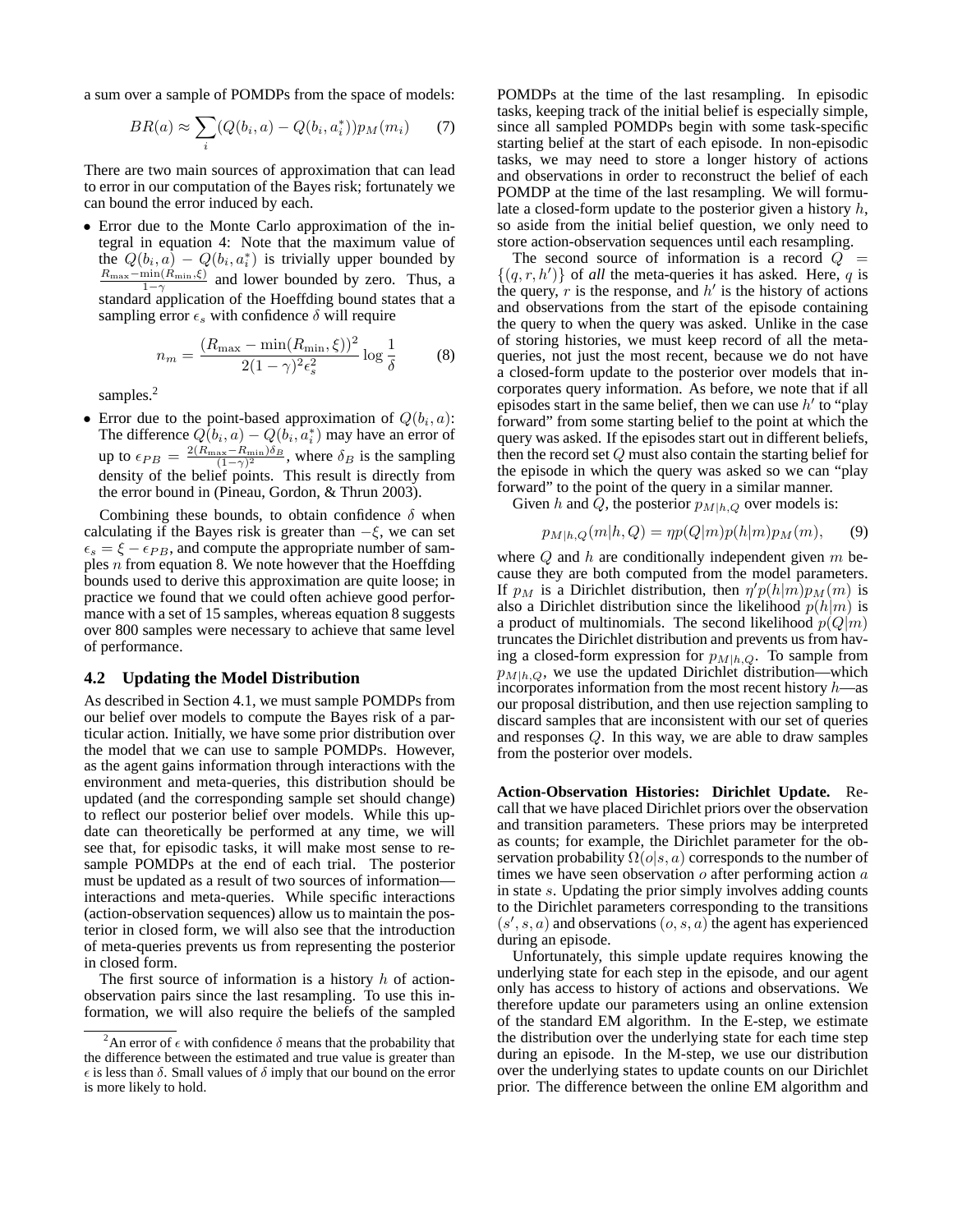the batch EM algorithm is that we receive additional data—a new history—between iterations. Just as with the standard EM algorithm, the online version will cause the parameters to converge to a local optimum (Sato 1999).

For the E-step, we first must estimate the true state history in order to update our Dirichlet parameters. When computing the distribution over states for some time step, we have two sources of uncertainty: model stochasticity and unknown model parameters. To compute the expectation with respect to model stochasticity, we use the conventional HMM forward-backward algorithm (Rabiner 1989) to obtain a distribution over states at each time-step for each POMDP sample. Next, we combine the distributions for each sample based on the sample's weight. For example, suppose there are  $n$  POMDP samples with weights  $w_i$ , and at some time-step t, each sample assigns a probability  $p_i(s)$ to being in state s. Then the expected probability  $\hat{p}(s)$  of being in state  $s$  is

$$
\hat{p}(s) = \sum_{i}^{n} w_i * p_i(s).
$$
 (10)

Recall that our set of samples represents a continuous distribution over POMDP models, so the summation above is an approximation to an expectation over all models.

Next, we update our Dirichlet counts based on both the probability that a POMDP assigns to a particular state and the probability of that POMDP. Given an action  $a$  and observation  $o$  corresponding to time  $t$ , we would update our Dirichlet count for  $\alpha_{o,s,a}$  in the following manner with

$$
\alpha_{o,s,a} = \alpha_{o,s,a} + \hat{p}(s) \tag{11}
$$

for each state s. Note that this update combines prior knowledge about the parameters—the original value of  $\alpha_{o,s,a}$  with new information from the current episode,  $\hat{p}(s)$ .

While convergence to a local optimum is guaranteed, the global quality of the update procedure will depend on the quality of the estimates  $\hat{p}(s)$ . In practice, most problems have natural break points such as "goal-reached states" where backtracking in the forward-backward algorithm to determine the prior state sequence becomes more accurate. For example, consider a navigation scenario in a robot gridworld. If the robot is simply lost in the maze, then trying to estimate its position may be inaccurate. However, once the robot reaches the end of the maze, it knows both its start and end position, providing more information for it to recover its position at intermediate time-steps. We update our priors and resample POMDPs at these episode-termination points<sup>3</sup>.

**Policy-Query Histories: Rejection Sampling.** Incorporating information about the action-observation history leads to a closed-form update of our Dirichlet prior, but unfortunately incorporating meta-query information requires a different approach. Each meta-query response provides information about the policy, not the parameters—models are feasible if their policy is consistent with all meta-query responses. Each component of  $Q$  is therefore a hard constraint on the set of feasible models, rather than evidence of model likelihood that can be incorporated into the Dirichlet prior. In particular,  $p(Q|m)$  is binary: either the model m is consistent with the set of meta-query responses or it is not.

Thus, the true posterior  $p_{M|h,Q}$  is a truncated Dirichlet distribution, where  $p_{M|h,Q}(m) = 0$  if  $p(Q|m) = 0$ , otherwise, the model likelihood is given by the Dirichlet distributions over the model parameters. We do not have a closedform representation for the truncated Dirichlet, but we can evaluate relative likelihoods, which allows us to use sampling strategies such as rejection sampling. In particular, our proposal distribution is the model likelihood given by the Dirichlets computed from the action-observation histories,  $p(h|m)$ , and our target distribution is the model posterior given in equation 9. The probability of accepting a sampled model is the ratio of the target to the proposal distribution, which (under the assumption of a uniform model prior) is just  $p(Q|m)$ . When  $p(Q|m) = 0$ , the model is rejected with probability 1, otherwise the target and proposal distributions are equal and the model is accepted with probability 1.

To sample POMDPs from the true posterior, we therefore first sample POMDPs from the updated Dirichlet priors. Next, we solve for the optimal policy of each model (which can be done much faster than trying to solve the model-uncertainty POMDP, since each sampled POMDP is discrete) and check if each models' policy is consistent with the previous meta-query responses stored in Q. We reject inconsistent samples; the remaining samples are therefore distributed as if they were drawn from the true posterior.

**Practical Sampling Considerations.** The approach outlined above rejects any POMDP that is inconsistent with any of the previous queries-response pairs. While theoretically sound, we found that it was nearly impossible to sample fully-consistent POMDPs. One reason is that the approximation techniques used to solve the sampled POMDPs introduces significant noise in the solution, especially when dealing with real-time systems. As the number of queries increases, the feasible set of rewards also shrinks and leads to a high rejection rate. We note that we must solve a sampled POMDP to evaluate its consistency with  $Q$ , and solving POMDPs is computationally expensive (although still possible in near real-time). The time required to solve a POMDP effectively constrains the total number of POMDPs we can sample before the agent must again be ready to respond to the environment. Thus, high rejection rates can be quite problematic for real applications.

We therefore smooth the rejection sampling probabilities in the following manner to address the problem of noise in the approximate POMDP solutions and use likelihood weights to model this noise in the samples Let  $k$  be the number of meta-query responses with which a model  $m$  is inconsistent. Instead of rejecting all POMDPs with a non-zero number of inconsistencies, we assign samples a likelihood weight of  $w = p(Q|m) = \frac{1}{1+k}u(k'-k)$ , where u is the unit step function and  $k'$  is a free parameter. This function is essentially an ad-hoc model of the noise in our estimate of the query responses. Samples with a few inconsistent responses receive lower weights but are not rejected completely.<sup>4</sup>

<sup>&</sup>lt;sup>3</sup>In our simulations we also reset the problem if a maximum number of steps was reached.

<sup>4</sup>We experimented with several violation-tolerant weighting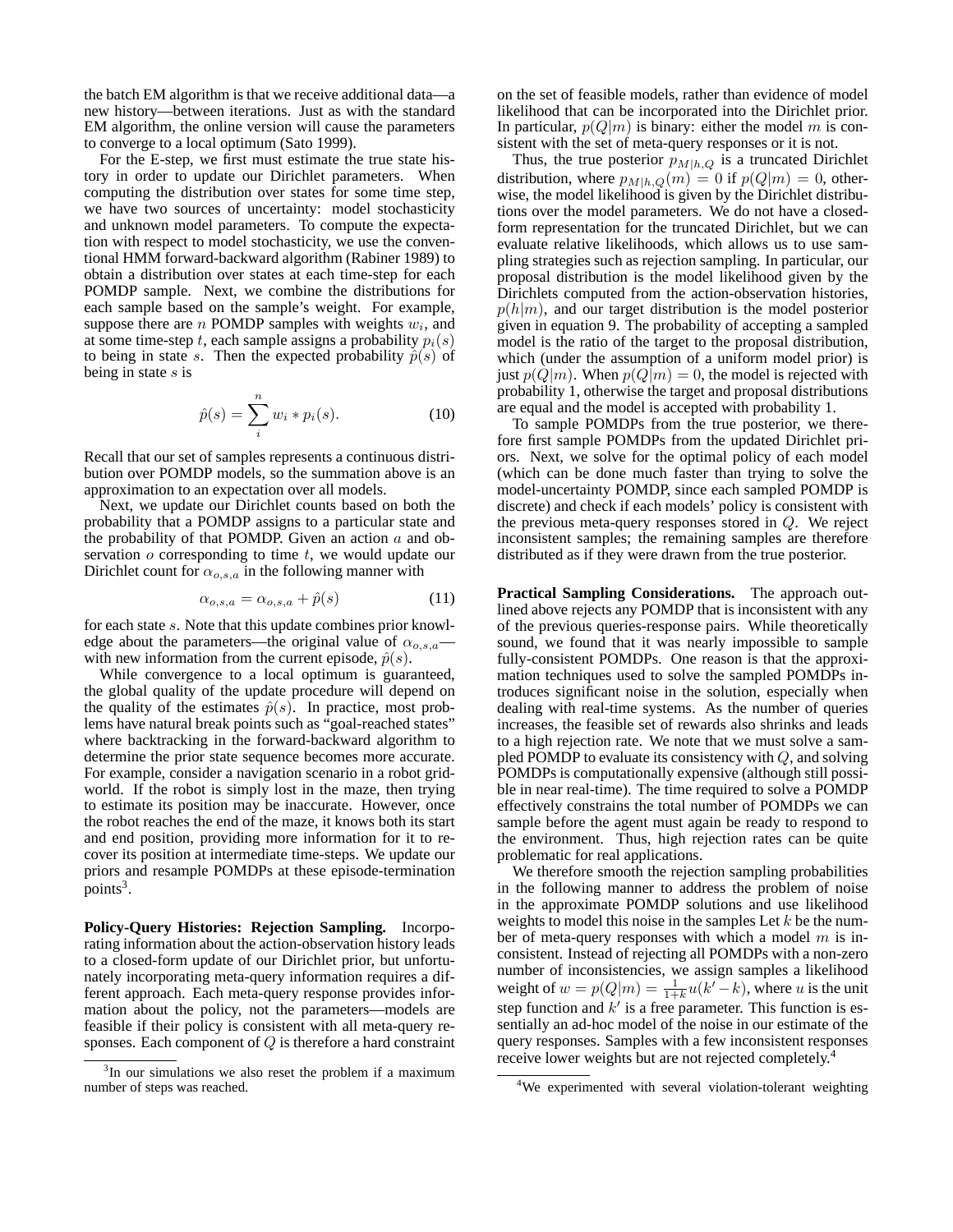The question remains of how to set  $k'$ . Given a current set of samples, we set the parameter  $k'$  with the following heuristic: given our current set of POMDPs, let  $k^-$  and  $k^+$ respectively be the minimum and maximum number of violated meta-query constraints in the set. We set  $k' = k^{+}$ , thus, all of the current samples in our set have non-zero weight. Then we sample POMDPs until all  $n$  POMDPs have  $k \leq k^-$  violations (we have a "balanced sample set") or we reach a maximum number of sample attempts. Intuitively, our heuristic attempts to ensure that new samples are at least as good as current samples. Essentially, this approximation assumes that the high-weight samples will dominate in the Bayes risk approximation; we therefore attempt to get a small, representative set of high-weight samples by throwing out POMDPs with low weight.

To further reduce rejection rates when there are a large number of constraints, we focus our sampling away from regions where we have observed greater than  $\vec{k}'$  violations. We do so by occasionally taking a random convex combination of a new sample and a known good POMDP to produce a hopefully better sample. This change means we are trying to draw samples from something closer to the combined prior. Formally, this change would require us to assign weights  $w_i/q(m)$  to the samples, where  $q(m)$  was the probability of m from this modified proposal distribution. However, since our choice of noise function to assign likelihood weights was already heuristic, we do not make any changes to the weights. While not fully principled, we find that this approach allowed us to apply our algorithm to near real-time applications in practice.

#### **4.3 Performance Bounds**

Let  $V^*$  be the value of the optimal policy. From our risk criterion, the expected loss at each action is never more than  $\xi$ (with confidence  $\delta$ ). However, with probability  $\delta$  the agent may choose a bad action due to an error in the model estimate, receiving a reward as small as  $R_{min}$ . Even worse, this action may put the agent in an absorbing state in which it receives  $R_{min}$  forever.

To determine the expected discounted reward over the infinite horizon, consider a Markov chain with two states. The first state is the "normal" state, in which the agent receives a reward of  $R - \xi$ , where R is the value the agent would have received under the optimal policy. The second state is the "bad" absorbing state, in which the agent receives a reward of  $R_{\text{min}}$ . The following equation describes the transitions in this simple chain and the values of the states:

$$
\begin{vmatrix} V_1 \\ V_2 \end{vmatrix} = \begin{vmatrix} R - \xi \\ R_{\min} \end{vmatrix} + \gamma \begin{vmatrix} 1 - \delta & \delta \\ 0 & 1 \end{vmatrix} \begin{vmatrix} V_1 \\ V_2 \end{vmatrix}.
$$
 (12)

Solving the linear set of equations gives us

$$
V_1 = \frac{\gamma \delta V_2 + R - \xi}{1 - \gamma (1 - \delta)} \tag{13}
$$

$$
V_2 = \frac{R_{\min}}{1 - \gamma}, \tag{14}
$$

Finally, the agent's first action puts it in state 1 with probability  $1 - \delta$  and state 2 with probability  $\delta$ . Thus, a **lower bound on the expected value** is:

$$
V' = (1 - \delta)V_1 + \delta V_2 \tag{15}
$$

$$
= \eta (V^* - \frac{\xi}{1-\gamma}) + (1-\eta) \frac{R_{min}}{1-\gamma}, \quad (16)
$$

where

$$
\eta = \frac{(1 - \delta)(1 - \gamma)}{1 - \gamma(1 - \delta)}.
$$
\n(17)

#### **4.4 Model Convergence**

Given the algorithm in Table 1, we would like to know if the learner will eventually stop asking meta-queries. We state that the model is *converged* if  $BR(a') > -\xi$  for all histories. Our convergence argument involves two steps. First, let us ignore the reward model and consider only the observation and transition models. As long as standard reinforcement learning conditions—periodic resets to a start state and information about all states (via visits or meta-queries) hold, the prior will peak around some value (perhaps to a local extremum) in a bounded number of interactions from the properties of the online EM algorithm (Sato 1999). We next argue that once the observation and transition parameters have converged, we can bound the number of metaqueries required for the reward parameters to converge.

**Observation and Transition Convergence.** To discuss the convergence of the observation and transition distributions, we apply a weaker sufficient condition than the convergence of the EM algorithm. We note that the number of interactions bounds the number of meta-queries, since we ask at most one meta-query for each normal interaction. We also note that the counts on the Dirichlet priors increase monotonically. Once the Dirichlet parameters are sufficiently large, the variance in the sampled models will be small; even if the mean of the Dirichlet distribution shifts with time, no additional meta-queries will be asked.

The specific convergence rate of the active learning will depend heavily upon the problem, which precludes a closedform expression for the convergence rate. However, we can provide a procedure to determine if  $r$  additional interactions are sufficient such that the probability of asking a metaquery is  $p_q$  with confidence  $\delta_q$ . To do so, we will sample random beliefs and test if less than a  $p_q$ -proportion have a Bayes risk greater than  $\xi$ . For our test to be sufficiently precise, we must consider error due to the belief sampling and our Bayes risk approximation.

1. **Sampling a Sufficient Number of Beliefs.** To test if r interactions leads to a probability  $p_q$  of additional metaqueries with confidence  $\delta_q$ , we compute the Bayes risk for  $n_b$  beliefs sampled uniformly. If fewer than  $n_q = p_q n_b$ beliefs require meta-queries after  $r$  interactions, we accept the value of  $r$ . We therefore sample from the posterior Dirichlet given r interactions and estimate  $\hat{p}_q = n_q/n_b$ . To determine how many beliefs  $n_b$  are required to estimate  $p_q$ , we apply a Chernoff bound and check if the sampled proportion is within  $\epsilon_q$  of  $p'_q = p_q - \epsilon_q$  with probability  $\delta_q$ . Using the Chernoff bound  $\delta_q = e^{-n_b p'_q \epsilon_q^2/3}$ , we set  $\epsilon_q$ 

functions, including  $e^{-k}$  and  $u(k'-k)$ , and found that our function seemed to strike a good balance between not penalizing violations too heavily while still giving sufficiently higher weight to POMDPs with few violations.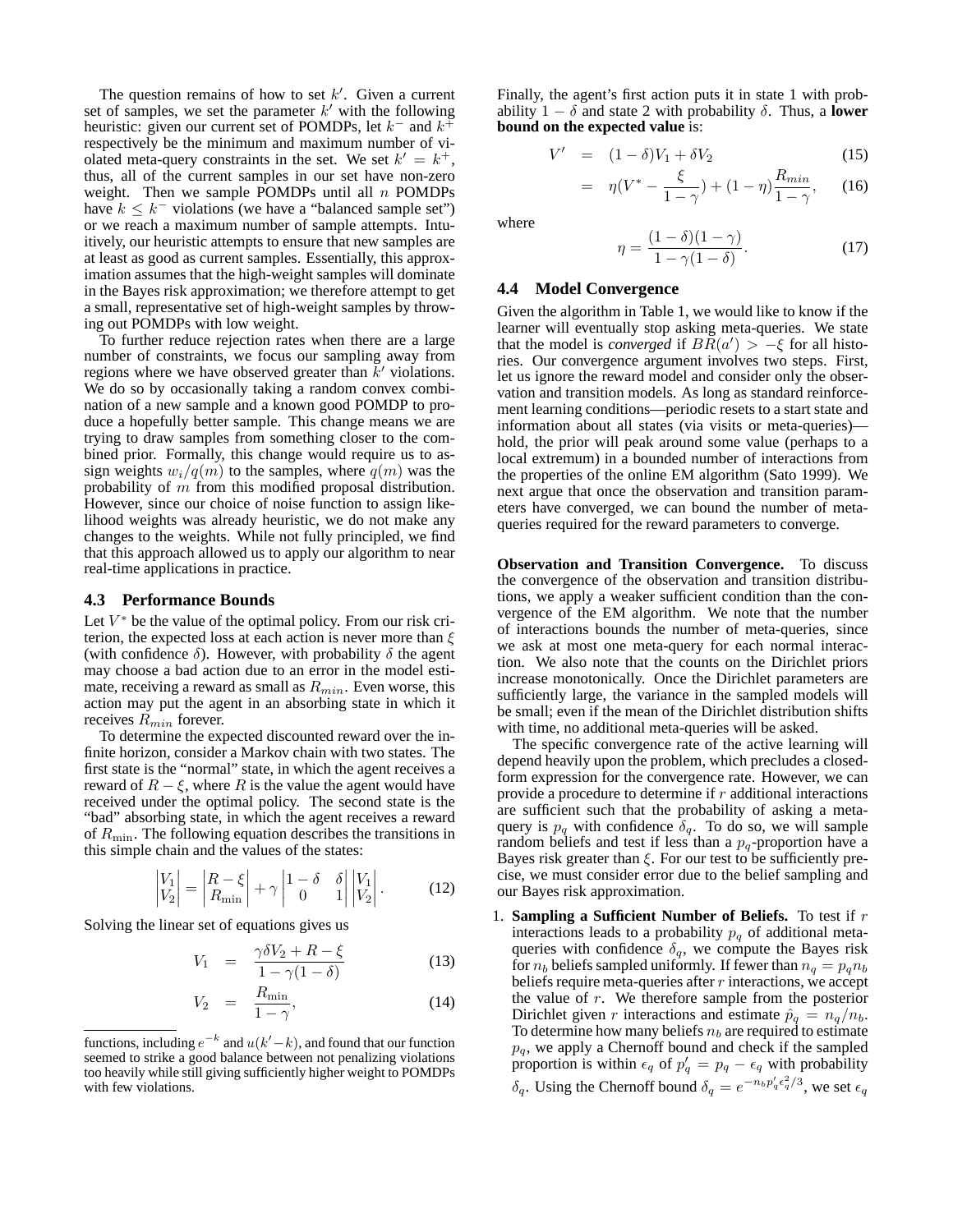to  $\frac{2}{3}p_q$  to minimize the samples required to:

$$
n_b > \frac{27}{4(p_q)^3} \log \frac{1}{\delta_q}.
$$
 (18)

- 2. **Computing Bayes Risk from a Conservative Posterior.** We next compute the Bayes risk for each belief given a hypothesized set of r interactions. We do not know *a priori* the response to the interactions, so we use the maximumentropy Dirichlet posterior to compute the posterior Bayes risk. To compute the maximum-entropy posterior Dirichlet, we note that that each interaction represents a count of some parameter in the model. Given  $r$  counts, the maxentropy posterior Dirichlet distribution assigns an equal number of counts to each variable. Thus, we distribute the  $r$  counts equally among our Dirichlet parameters. We compute the Bayes risk of each belief from this posterior and accept r if  $\hat{p}_q < p_q$ .
- 3. **Correction for Approximate Bayes Risk.** Recall that we approximate the Bayes risk integral with a sum over sampled POMDP models, and the number of models  $n_m$ required is given by equation 8. We must correct for the error induced by this approximation. Section 4.1 tells us if a belief b has risk  $BR(a) < -\xi$  with confidence  $\delta$ . Suppose we sample  $n_b$  beliefs, and the true fraction of beliefs in which meta-queries are asked is  $p_a$ . Due to misclassifications, however, the expected value we will observe is only  $(1 - \delta)p_a$ . We can then apply a second Chernoff bound to determine that with probability  $\delta$ , no more than  $2(1 - \delta)n_b$  beliefs will be misclassified.<sup>5</sup> Let

$$
p_q'' = p_q(1 - 2(1 - \delta)), \tag{19}
$$

be the minimum fraction of beliefs queries we expect to observe requiring meta-queries if the true fraction is  $p_q$ .

Thus, to test if r interactions lead to a probability of  $p<sub>q</sub>$ additional meta-queries with confidence  $\delta_q$ , we compute  $p_q^{\prime\prime}$ according to equation 19, sample  $n_b$  beliefs uniformly according to equation 18, update the Dirichlet posteriors to be maximum-entropy posteriors, sample the  $n<sub>m</sub>$  models according to equation 8, and finally compute the posterior Bayes risk for each belief. If less than a  $p_q$ -proportion of beliefs require meta-queries, then  $r$  is an upper bound on the number of remaining meta-queries with probability  $p_q$ and confidence  $\delta_q$ . If we find that r interactions are not sufficient, we can next test if  $r' = 2r$  interactions will be sufficient, et cetera. By testing several values of  $r$ , we can determine a bound on the number of meta-queries for the desired values of  $p_q$  and  $\delta_q$ .

**Reward Convergence.** The cost of a meta-query limits the resolution to which we need to know the rewards. Suppose that we know that a particular POMDP P has an optimal policy  $\pi$  with value V. If we adjusted all the rewards by some small  $\epsilon_r$ , then the value of the same policy  $\pi$  will differ from V by at most  $\frac{\epsilon_r}{1-\gamma}$  (since we will receive at worst  $\epsilon_r$ less reward at each time step). This value is a lower-bound on the optimal policy in the new POMDP. Thus, a POMDP

with all its rewards within  $(1 - \gamma)\xi$  of P will have a policy of value  $V \pm \xi$ . In this way, the value  $\xi$  imposes a minimal level of discretization over the reward space.

The rewards are bounded between  $R_{\text{min}}$  and  $R_{\text{max}}$ . If our reward space has  $d$  dimensions, then our discretization will yield at most  $(\frac{R_{\text{max}}-R_{\text{min}}}{(1-\gamma)\xi})^d$  POMDPs. In practice, the discretization simply involves limiting the precision of the sampled rewards. Finally, we note that each meta-query invalidates at least one POMDP sample—otherwise we would not have asked the question. Since there are a finite number of samples, we must eventually stop asking meta-queries.

## **5 Results**

In this section, we first present results in which we solve the model-uncertainty POMDP directly, rather than use the approach outlined in Table 1. This method does not scale, but we can use it to evaluate the utility of meta-queries. We next show results using meta-queries coupled with our Bayes-risk action selection criterion for robust learning of continuousvalued unknown POMDP parameters.

# **5.1 Learning Discrete Parameters**

In domains where model uncertainty is limited to a few, discrete parameters, we may be able to solve for the complete model-uncertainty POMDP using standard POMDP methods We consider a simple POMDP-based dialog management task where the reward in unknown. We presume the correct reward is one of four (discrete) possible levels. Figure 1 compares the performance of the optimal policy *with* meta-queries (left column), an optimal policy *without* metaqueries (middle column), and our Bayes risk policy *with* meta-queries (right column). While the difference in median performance is small, the reduction in variance provided by the meta-queries is substantial. The difference in performance in both median and variance is negligible between the optimal policy and the Bayes risk approximation.

Unfortunately, discretizing the model space does not scale; increasing from 4 to 48 possible reward levels, we could no longer obtain high-quality global solutions using standard techniques. Next, we present results only using our Bayes-risk action selection criterion as an approximation for acting in a continuous-valued model uncertainty POMDP.



**Figure 1**: Boxplot of POMDP learning performance with a discrete set of four possible models. Although the medians of the two policies are not so different, the active learner (left) makes fewer mistakes than the passive learner (center). The Bayes risk action selection criterion (right) does not cause the performance to suffer.

<sup>&</sup>lt;sup>5</sup>This bound requires  $n_b > \frac{3}{\delta} \log \frac{1}{\delta}$ , but we will find that our final bound for  $n_b$  is greater than this value.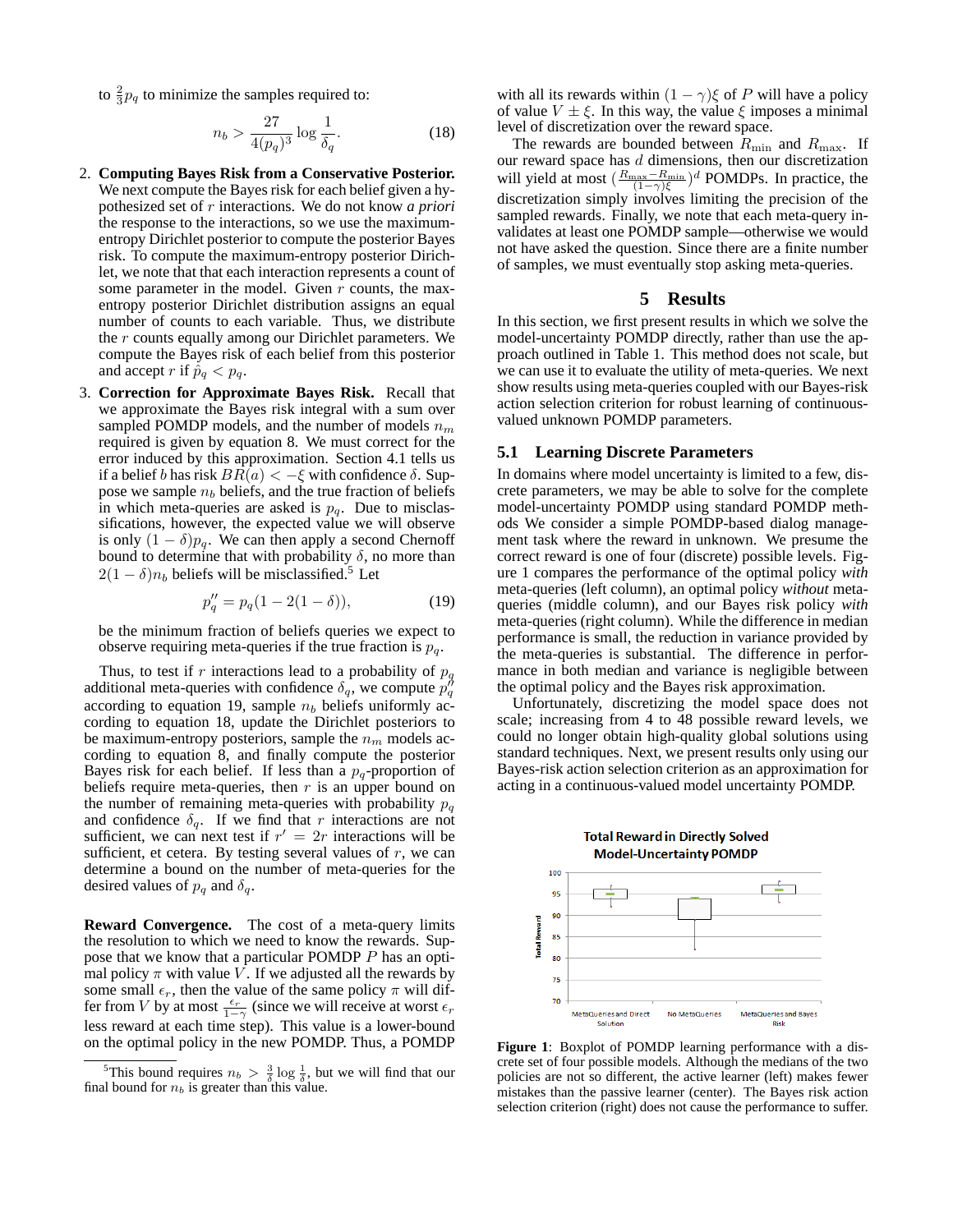**Table 2**: Difference between optimal and accrued rewards for various problems (smaller = better).

| <b>Problem</b>              |          |                | # States No Learning Passive Learning Active Learning |               |
|-----------------------------|----------|----------------|-------------------------------------------------------|---------------|
| 5x5 Gridworld<br>Tiger-Grid | 26<br>36 | 107.17<br>5.83 | 111.96<br>17.89                                       | 15.46<br>0.72 |
| Hallway                     | 57       | 39.05          | 39.05                                                 | 0.85          |



**Figure 2**: Performance of the non-learner, passive learner, and active learner on the hallway problem. Performance curves for the tiger-grid and gridworld problems were very similar.

#### **5.2 Learning Continuous Parameters**

Table 2 shows our approach applied to several POMDP problems<sup>6</sup>. In each case, we used 15 POMDP samples and resampled at the completion of each trial. The nonlearner used the 15 samples from the initial prior to make decisions using the Bayes-risk action selection criterion. Its prior did not change based on the action-observation histories that it experienced, nor did it ask any meta-queries to gain additional information. The passive learner resampled its POMDP set after updating its prior over transitions and observations using the forward-backward algorithm. The active learner used both the action-observation histories and meta-queries for learning. None of the systems received explicit reward information, but the active learner used metaqueries to infer information about the reward model.

Figure 2 shows the performance of the non-learner, passive learner, and active learner on the hallway problem (all problems had similar results). In each case, the agent began with observation and transition priors with high variance but peaked toward the correct value (that is, slightly better than uniform). We created these priors by applying a diffusion filter to the ground-truth transition and observation distributions and using the result as our initial Dirichlet parameters. All reward priors were uniform between the minimum and maximum reward values of the ground-truth model. The active learner started (and remained) with good performance because it used meta-queries when initially confused about the model. Thus, its performance was robust from the start.

# **6 Discussion and Conclusion**

Prior work in MDP and POMDP learning has also considered sampling approaches to model a distribution over uncertain models. Dearden et. al. (Dearden, Friedman, & Andre 1999) discusses several approaches for representing and updating priors over MDPs using sampling and value function updates. Strens (Strens 2000) shows that in the MDP case, randomly sampling only one model from a prior over models, and using that model to make decisions, is still guaranteed to converge to the optimal policy as long as one resamples the MDP sufficiently frequently from an updated prior over models. However, Strens' approach does not consider risk during the learning process, so the algorithm is not robust to poor initial choices of prior.

One recent approach to MDP model learning, the Beetle algorithm (Poupart *et al.* 2006), converts a discrete MDP into a continuous POMDP with state variables for each MDP parameter. As we saw in section 5.1, however, the computationally-intensive solution techniques required for continuous POMDPs do not scale well enough to handle the entire model as a hidden state in POMDPs. Also, since the MDP is fully observable, Beetle can easily adjust its prior over the MDP parameters as it acquires experience; in our POMDP scenario, we needed to estimate the possible states that the agent had visited.

Another recent approach targeting the problem of Bayesian POMDP learning, is Medusa (Jaulmes, Pineau, & Precup 2005). This approach also captures uncertainty in the model by sampling POMDPs from a prior. Medusa avoids the problem of knowing how to update the prior by occasionally requesting the true state according to various heuristics. Medusa guarantees convergence to the true model, but the learning process may make several mistakes before convergence occurs. Furthermore, a state oracle may be unachievable in many domains; we believe that meta-queries are often a more intuitive form of feedback. Our conservative action-selection policy makes us robust to mistakes.

We developed a new approach for active learning in POMDPs that robustly determines a near-optimal policy. Meta-queries—questions about actions that the agent is thinking of taking—and a risk-averse action selection criterion are proposed, to allow our agent to behave robustly even when its knowledge of the POMDP model is uncertain. We analyze the theoretical properties of our algorithm, but also include several practical approximations that render the method tractable. Finally, we demonstrate the approach on several problems in the POMDP literature. In our future work, we hope to develop more efficient POMDP sampling schemes to allow our approach to be deployed on larger, real-time applications.

 ${}^{6}$ Tiger-grid and hallway are directly from (Littman, Cassandra, & Kaelbling 1995); the 5x5 gridworld is an extension of the 4x3 gridworld of (Littman, Cassandra, & Kaelbling 1995).